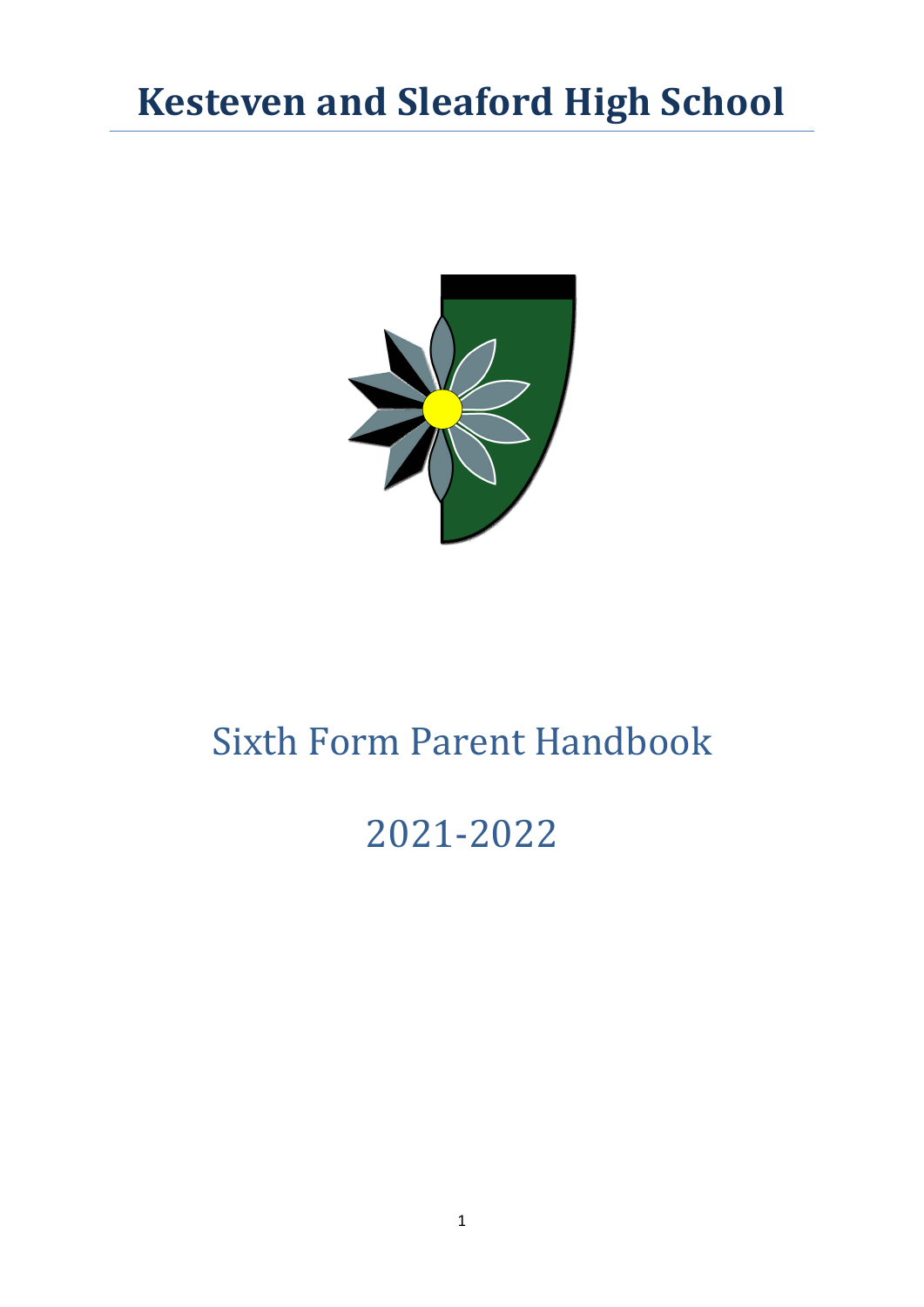## **Contents**

| <b>Ethos and Aims</b>                    | Page 3             |
|------------------------------------------|--------------------|
| Support and Guidance in the Sixth Form   | Page 4             |
| Includes 'Who's Who' Contact information |                    |
| <b>Curriculum and Study Expectations</b> | Page 7             |
| Attendance                               | Page 8             |
| Monitoring student progress              | Page 9             |
| <b>Rewards and Sanctions Policy</b>      | Page 12            |
| Overview of applying to university       | Page 14<br>Page 16 |
| Role of the PTA                          |                    |
| Appendix                                 |                    |
| 1. SJSF Dress Code                       | Page 17            |
| 2 ICUC Code of Conduct                   | Dogo 10            |

| 2. KSHS Code of Conduct   | Page 18 |
|---------------------------|---------|
| 3. SJSF Student Agreement | Page 20 |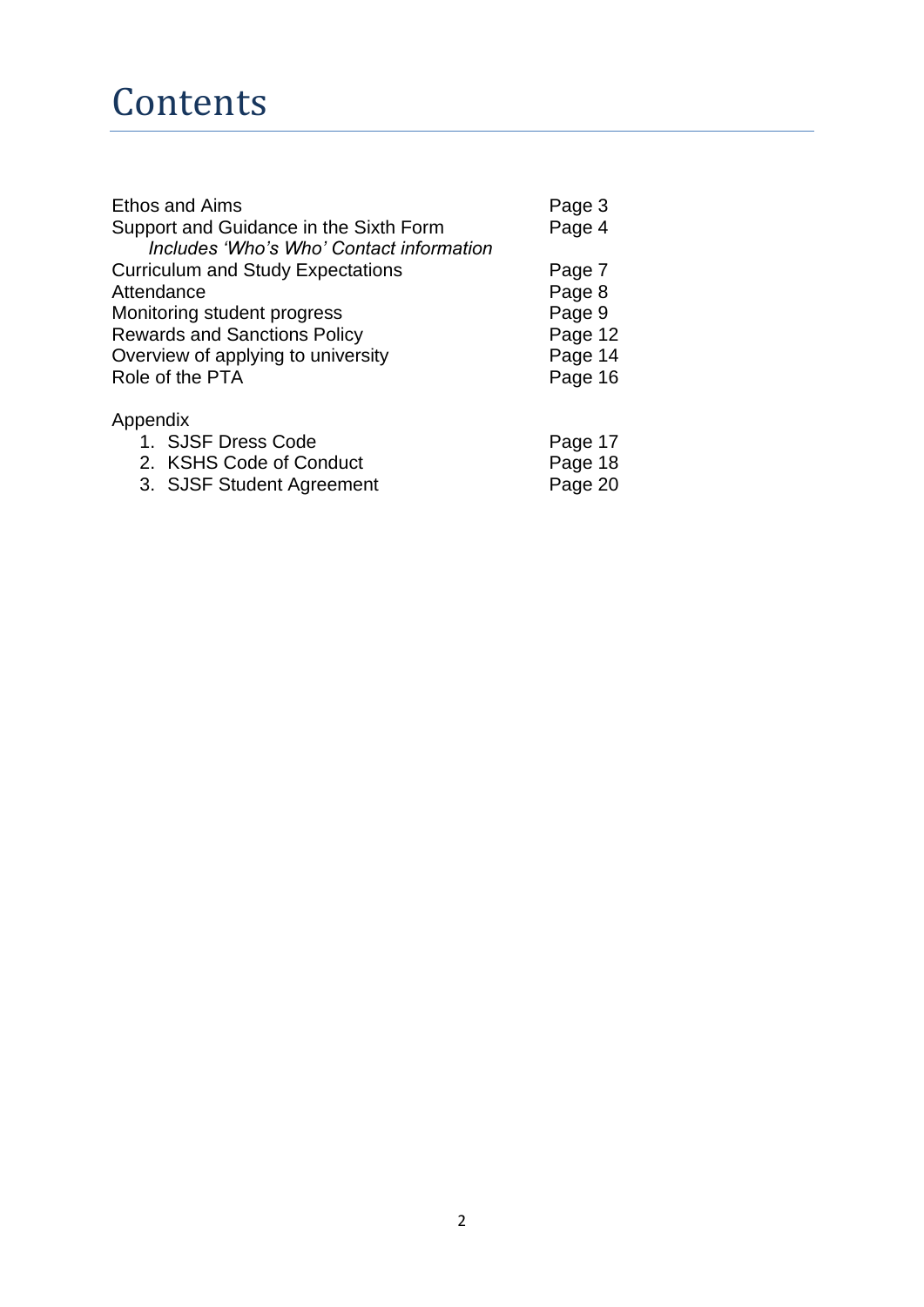# Ethos and Aims

Our overriding aim is to enable every student within the sixth form to progress from the school into whatever course, employment or training best reflects their own wishes and potential. To do this we try to deal with every student on an individual basis.

As part of the Sleaford Joint Sixth Form we provide an incredibly broad curriculum which offers all students the opportunity to achieve their full potential in intellectual, creative, practical, social and spiritual skills. We also offer a range of extra-curricular activities through which students can take on additional responsibilities and gain new skills.

Every student has a personal tutor who will monitor their progress on a regular basis. The Head of Sixth Form will have an overview. At the end of their time here, we hope that students will leave with good qualifications and having made good progress from their own starting point, which will allow them to access top university courses, apprenticeships, further training/education or employment. We also hope students will have a well-developed sense of respect and tolerance and to prepare them to become responsible citizens in society.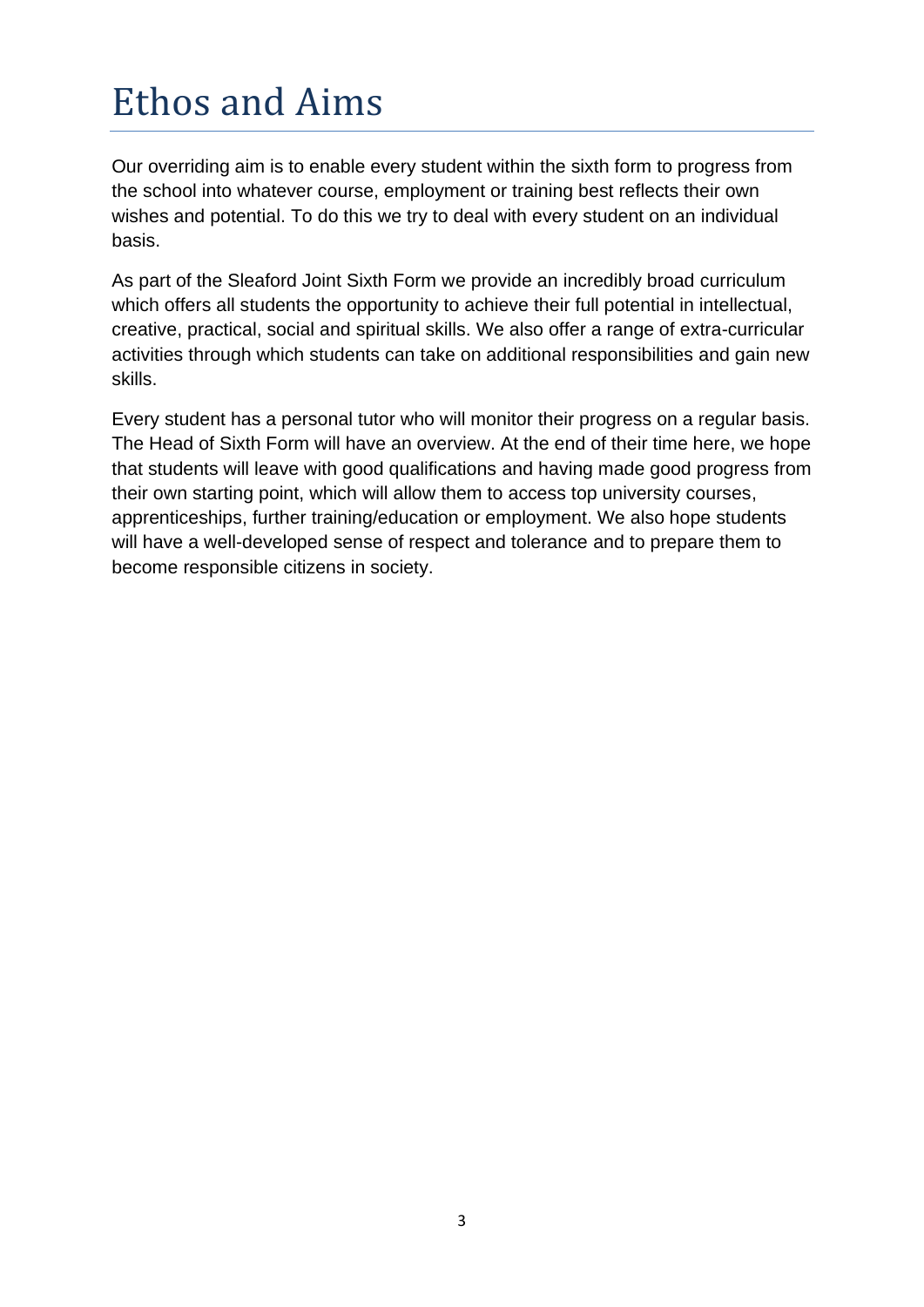# Support and Guidance in the Sixth Form

We take the whole development of students seriously and have a well-structured system to monitor and guide students through the Sixth Form. Tutor groups in the sixth form are smaller, with 20-25 students on average. This allows each tutor plenty of time to get to know his/her tutees.

## **Role of the tutor:**

- To register and monitor attendance
- To provide guidance on any subject-related issues that occur
- To offer a friendly 'ear' for any personal issues, if required
- To monitor academic progress, and undertake regular academic reviews on a one-to-one basis
- To write any references for further education, training or employment
- To liaise with parents and the Head of Sixth Form about any of the above issues as appropriate

## **Role of the Head of Sixth Form:**

- To take action if attendance becomes an issue
- To authorise any changes to subject courses that occur during the year
- To offer a friendly 'ear' for any personal issues, if required
- To monitor academic progress of all students, identifying those who deserve praise or who need extra support
- To provide guidance on applying to university or for alternative education or employment, in conjunction with the Careers Department
- Oversee all UCAS applications and references

We encourage parents to get in touch with tutors or the Head of Sixth Form if there are any issues about which you are concerned (see page 6).

## **Student Support and Special Educational Needs**

We have a Student Support Team based in the House who can offer personal counselling, advice and help with study skills. Sometimes we encourage students who have encountered problems to seek help from them. Sometimes students choose to ask for help themselves. Students with SEN will continue to receive support from the SEND department throughout the sixth form as required.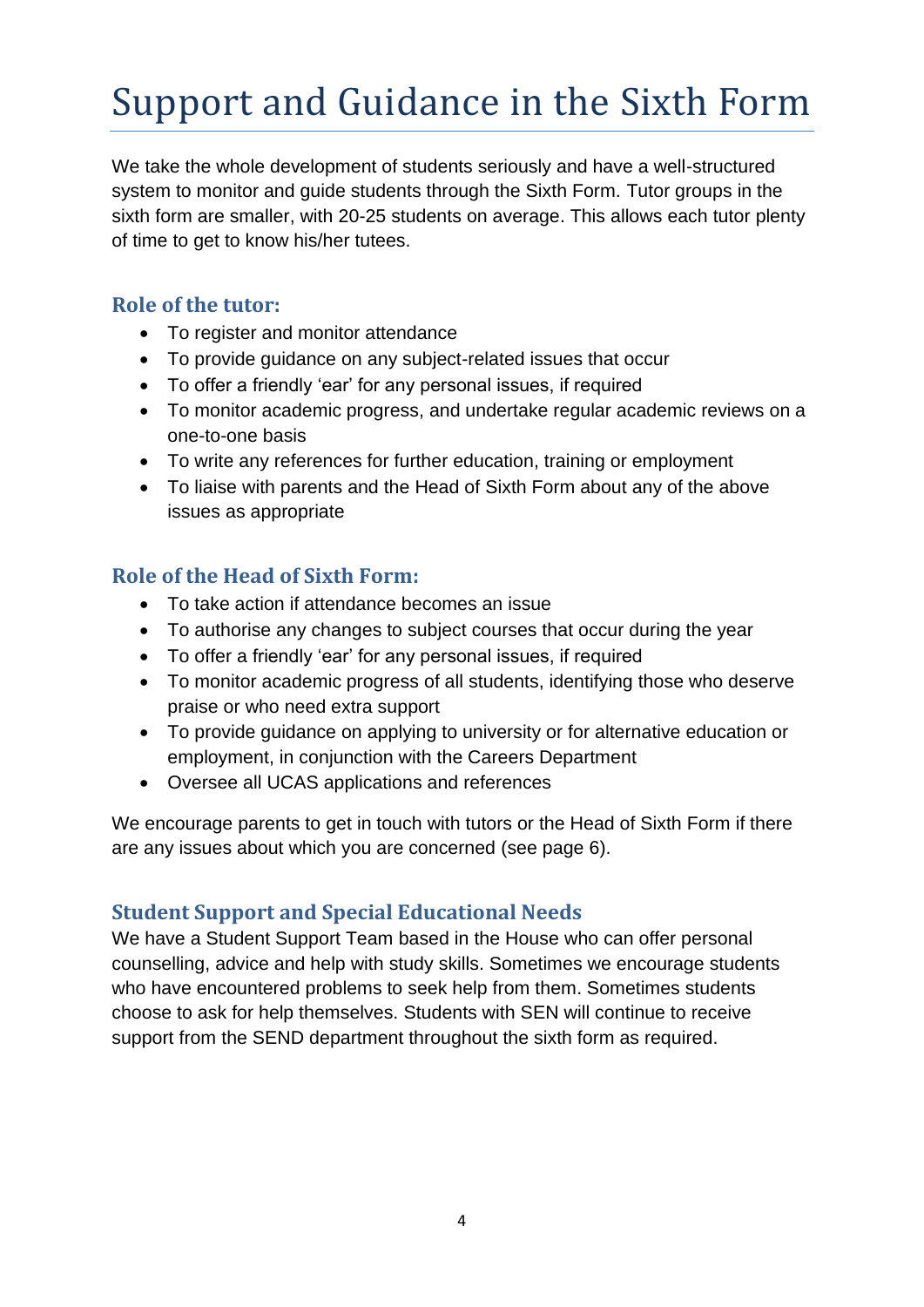### **Work Experience and Careers Advice**

We strongly encourage Sixth Form students to be involved in work experience, especially that which is relevant to their future career plan. Many Sixth Form students choose to arrange a work experience placement during Wednesday afternoon enrichment sessions. If they are planning a career in, for example, medicine, veterinary medicine, nursing, teaching, or physiotherapy they will find that it will be almost impossible to secure an offer at university without some relevant work experience.

**All Year 12 students are expected to arrange, and carry out, a work experience for one week at the end of the Summer Term.** Students should begin to plan for this as soon as the academic term starts in September.

Mrs Hunter is the Careers Leader. If students have arranged a work experience placement they will need to fill in the appropriate form. This can be collected from Mrs Hunter and returned to her when complete. She can also help students to find out about work experience opportunities available during their time in the Sixth Form as well as advise on further career opportunities.

Students will also be able to speak to Mrs Hunter to arrange a one-to-one interview with an independent Careers Guidance Provider if they wish.

### **Financial Support: 16 – 19 Bursaries**

The 16-19 Bursary is a limited, discretionary fund made available for supporting eligible young people with the costs of transport, books, educational visits or other course materials or equipment essential to successfully completing their programme of study. If at any time during the Sixth Form they are suffering financial hardship, please speak to Mr J Green, Finance Director, to discuss the possibility of applying for an appropriate bursary.

There are specific financial criteria that apply in order to receive a bursary and students will need to provide evidence in support of their application. The bursary payments will be dependent upon a student meeting the Sixth Form expectations regarding academic work, behaviour and also maintaining a minimum of 95% attendance at morning registration and lessons.

Application Forms are available on the school website.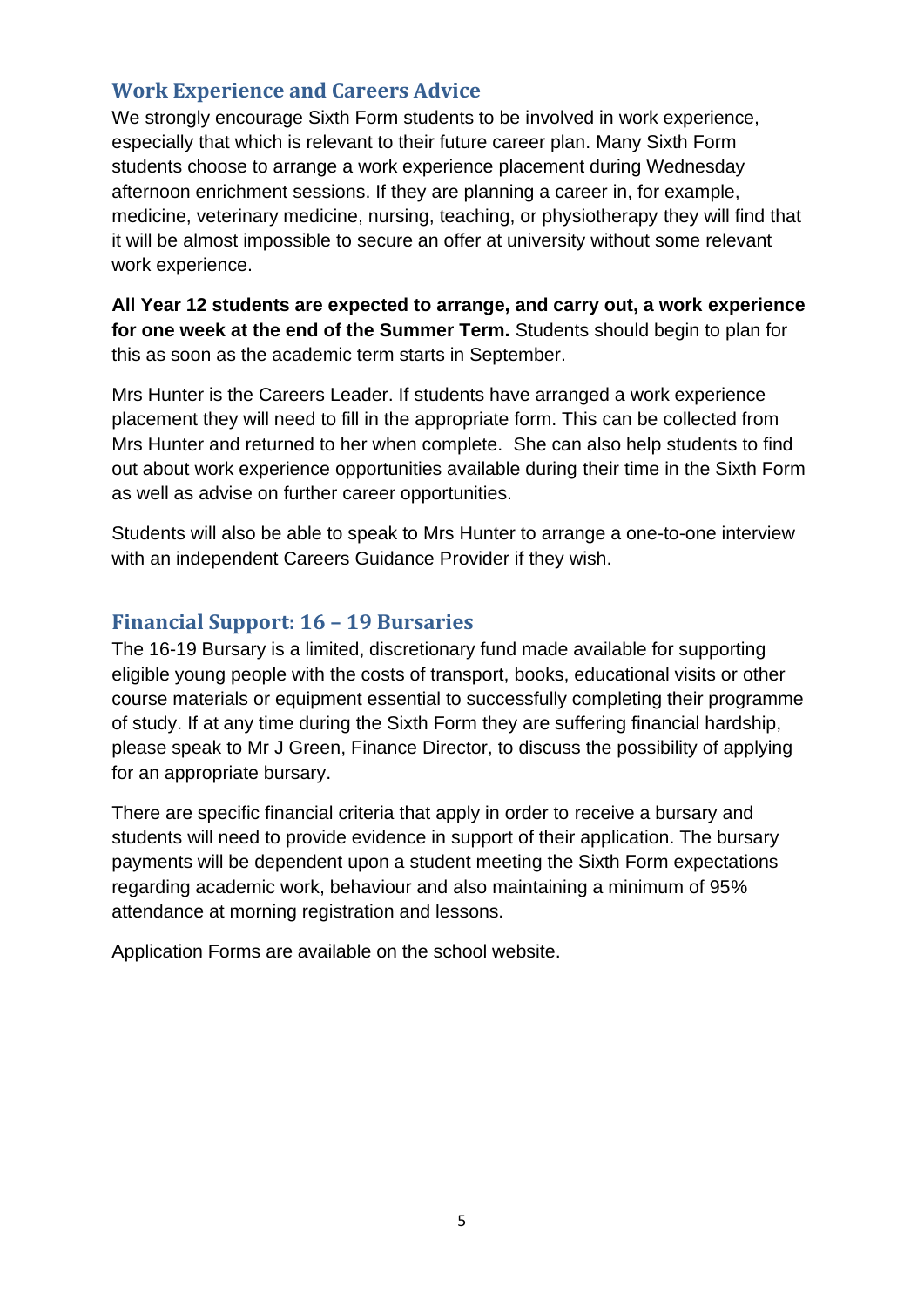### **Who's who?**

| <b>Head of Sixth Form</b>                      | Miss S Chant  | Sarah.Chant@kshs.uk                 |
|------------------------------------------------|---------------|-------------------------------------|
| Sixth Form Administrator<br>and Careers Leader | Mrs P Hunter  | Pauline.Hunter@kshs.uk              |
| <b>Assistant Head Pastoral</b>                 | Mrs D Collett | Deborah.Collett@kshs.uk@<br>kshs.uk |
| <b>Finance Director</b>                        | Mr J Green    | Jeremy.Green@ kshs.uk               |

#### **Tutors:**

| 12A Mrs Ellison | 13A Mr Stone                 |
|-----------------|------------------------------|
| 12F Mrs Fleming | 13F Mrs Fairhead             |
| 12L Mrs Cowell  | 13L Mr Letchworth/Mrs Milnes |

### **The Academic Day**

The timing of the academic day is very slightly different at SGA compared to RCT, but this will not affect students' ability to be punctual to lessons at any school.

|                                    | <b>KSHS and Carre's</b> | <b>St George's Academy</b> |
|------------------------------------|-------------------------|----------------------------|
| <b>Registration and Tutor time</b> | 08.45-09.05             | 08.45-09.05                |
| Period 1                           | 09.10-10.10             | 09.10-10.10                |
| Period 2                           | 10.15-11.15             | 10.15-11.15                |
| <b>Break 1</b>                     | 11.15-11.35             | 11.15-11.45                |
| Period 3                           | 11.40-12.40             | 11.50-12.50                |
| <b>Break 2</b>                     | 12.40-13.20             | 12.50-13.20                |
| Period 4                           | 13.25-14.25             | 13.25-14.25                |
| Period 5                           | 14.30-15.30             | 14.30-15.30                |

All students based at KSHS are expected to register every morning with their tutor. If they have lessons at CGS or SGA Period 1 then they will be able to leave at 8.55am in order to get to their first lesson on time.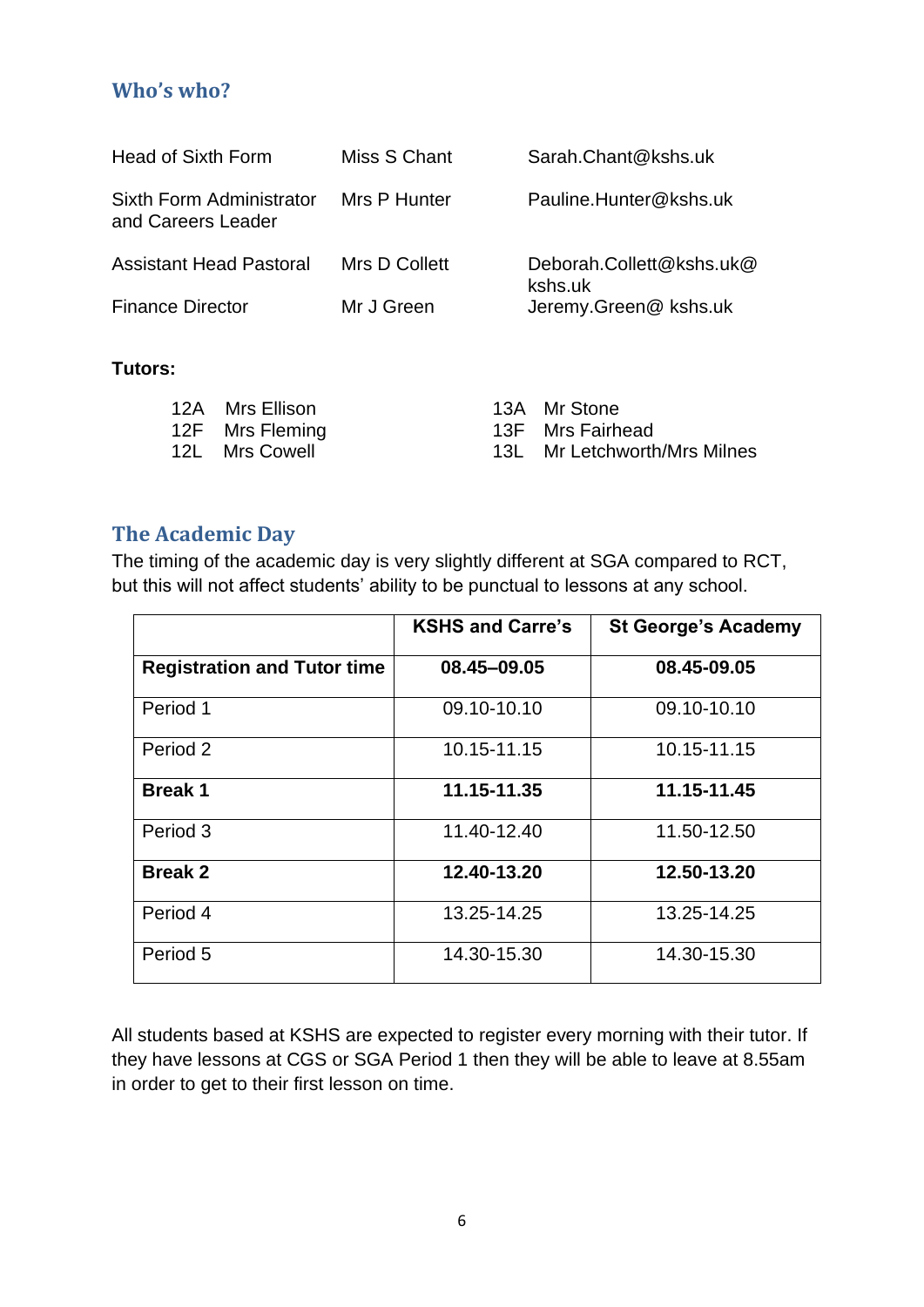# Curriculum and Study Expectations

## **Year 12**

It is expected that the vast majority of students will study 3 A-level or BTEC/ CTEC subjects. A few students may take 4 if they have exceptional GCSE results. We encourage most students to take an Extended Project Qualification (equivalent to half an A-level).

Each subject will have 5 hours of timetabled lesson time, and an additional 4 hours of supervised study per week. As a guide, we recommend that students should study for a further 4 to 5 hours per subject per week, to include revision and wider reading, in addition to any homework tasks. This will vary slightly from subject to subject; students will receive guidance from individual teachers.

Quiet study areas will be available at other times: in the library or any empty classrooms around the school. A list of the available classrooms will be available on Reception, in the Library and Sixth Form Common Room.

### **Year 13**

Students will continue with the same subjects that they chose at the beginning of Year 12. It is expected that they should study for 4 to 5 hours per subject per week in addition to the 5 hours of timetabled lesson time. Where they have demonstrated that they can study independently, have good attendance and are making good progress, students will be offered the chance to apply for Home Study. This will be a privilege and may be withheld if Year 12 Results were below that expected or withdrawn if their progress and/or attendance fall. Students will also be registered for quiet study in the Library for 2 hours a week.

### **Paid Employment**

While paid employment provides much-needed money and work experience, we strongly recommend that students do **no more than 8 hours paid employment per week**, as it will impinge on their study time. Under no circumstances should paid employment take place during the school day.

## **Changing or Dropping a Subject**

If students wish to change or drop a subject they must speak to the teachers concerned as well as a Head of Sixth Form before taking action. A Form will need to be completed, which we will ask you to sign, before any decision is made. In Year 12 any changes should take place before the 25<sup>th</sup> September.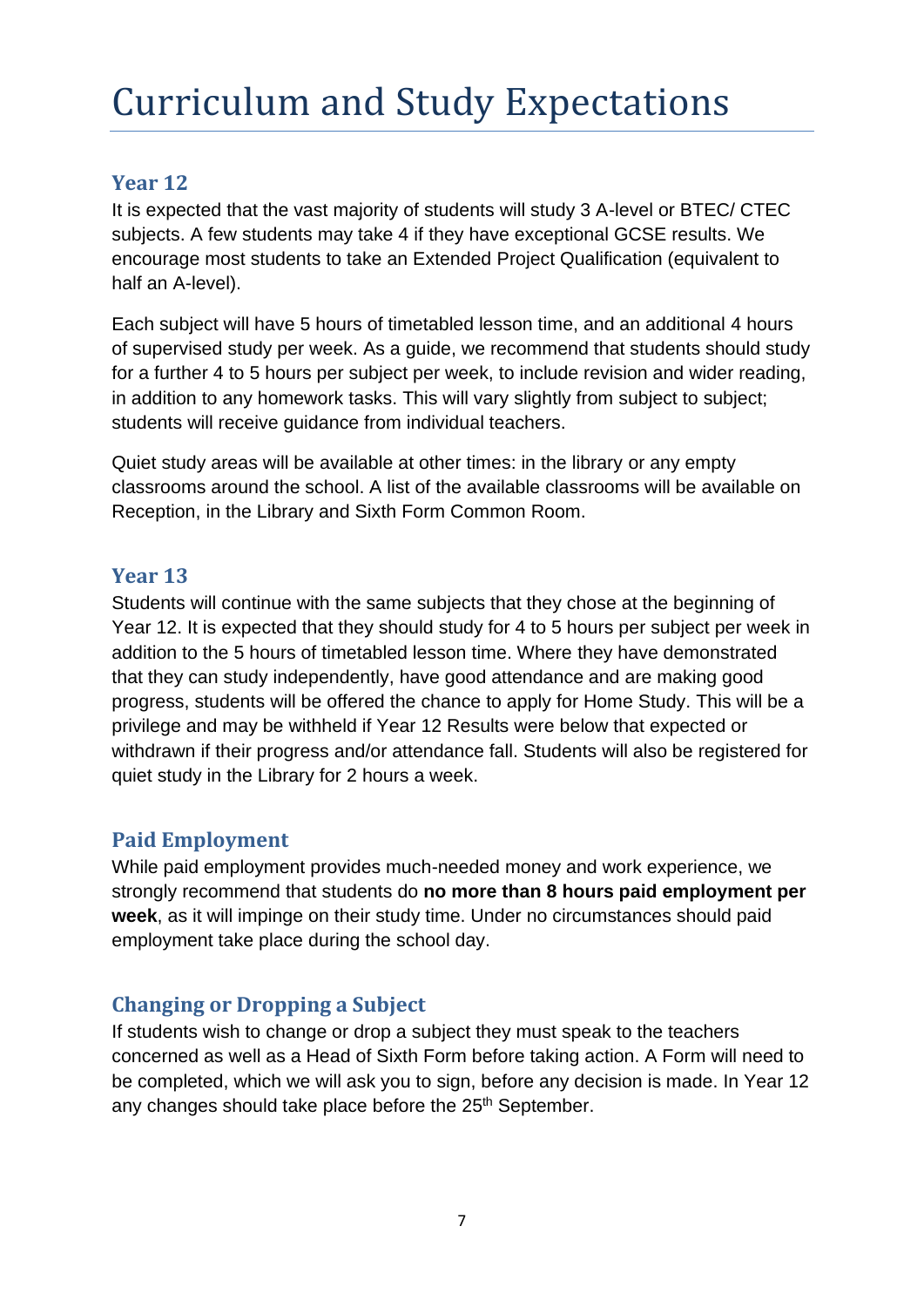# Attendance

Attendance plays a vital role in the Sixth form as a huge amount of work is covered in any one day. Students should aim for 100% attendance; below 95% will be a concern.

Students must swipe in and out electronically with their Lanyard at all 3 SJSF sites for Fire Register purposes. They must also register in person with their tutor at 8.45am each day. Attendance will also be electronically recorded at every lesson at all schools: KSHS, Carre's and SGA, and a central Record of Attendance is kept for every student in the Sixth Form. **Attendance is expected at all lessons including Supervised Study, Extended Project, Wednesday afternoon and Friday morning enrichment sessions and assemblies.**

Absences should only be for days of religious observance, in an emergency, for a driving test (not lessons), interviews or University open days (a maximum of 3 is recommended). We will no longer authorise absence for family holidays in line with government legislation. We would ask that where possible, medical appointments are made out of school hours; however we appreciate that this is not always possible. We may ask for written evidence of the appointment.

If a student knows in advance that they will be absent from a lesson they should complete an Absence Form (collected from Reception). They will need to get this signed by all their subject teachers, tutor and a parent before it is authorised by Miss Chant. They should ensure that they catch up any missed work as soon as possible.

For an unplanned absence, we ask parents to contact KSHS on the first day of absence and again if absence is likely to be more than three days. A doctor's certificate may be required for a long absence through illness.

If students do not attend, and we don't have valid reasons we will:

- Phone/text home in first instance
- Write a letter home if absence persists
- Privileges will be withdrawn, such as free periods or Home Study
- 16-19 Bursary payments may be stopped (if applicable)

In extreme circumstances, students' future within the sixth form will be reviewed (see Disciplinary Procedure).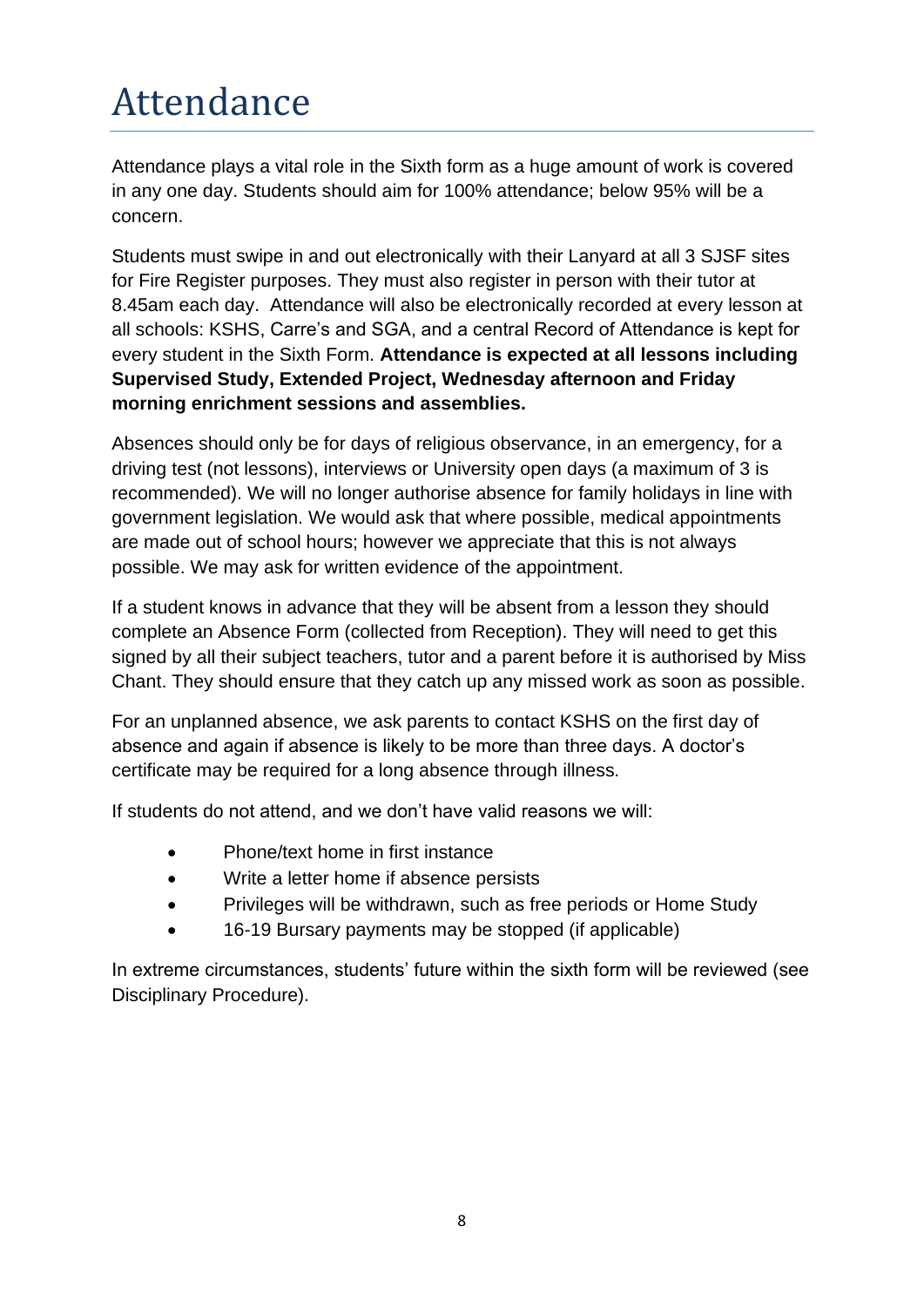# Monitoring Student Progress: Target Setting, Tracking, Assessments and Reporting

In order to assess students' progress, we will monitor their attainment and effort at regular intervals throughout the Sixth Form.

## **Targets**

- Near the start of Year 12 we will set a target grade for each subject.
- It will be based on data and knowledge about prior performance at GCSE.
- It will be discussed between the student and their subject teacher, and should represent a realistic yet challenging target.
- Students' progress throughout the year will be monitored against this target

## **Tracking**

- Each term there will be some form of assessment which will allow teachers to provide key pieces of information about each student:
	- o A predicted grade (based on their current work, effort etc.)
	- o An effort grade
	- o A Concern Code (if applicable)

**Predicted Grades** for A-levels will range from A\*-U. A\*-E are passes, whereas U is 'unclassified'. For BTEC/CTECs the grades are Distinction\*, Distinction, Merit or Pass. Students may well attain low grades at the beginning of each year while they adjust to the level of work required, so don't panic if they were getting top grades at GCSE and now are getting Cs.

**Effort Grades**: Students are expected to work to the best of their ability at all times and the expectation is that students will receive a '2' as a minimum, but ideally a '1'. Any student who is given effort grades 3 or 4 for a subject must find out from their teacher what concerns he/she has, so that they can set targets to improve during the following term.

### **Effort Grade 1\***

• Students 'go the extra mile' e.g. consistently completing all classwork and homework to the best of their ability; completing additional work/ independent learning; being proactive in seeking advice to improve their work/address issues.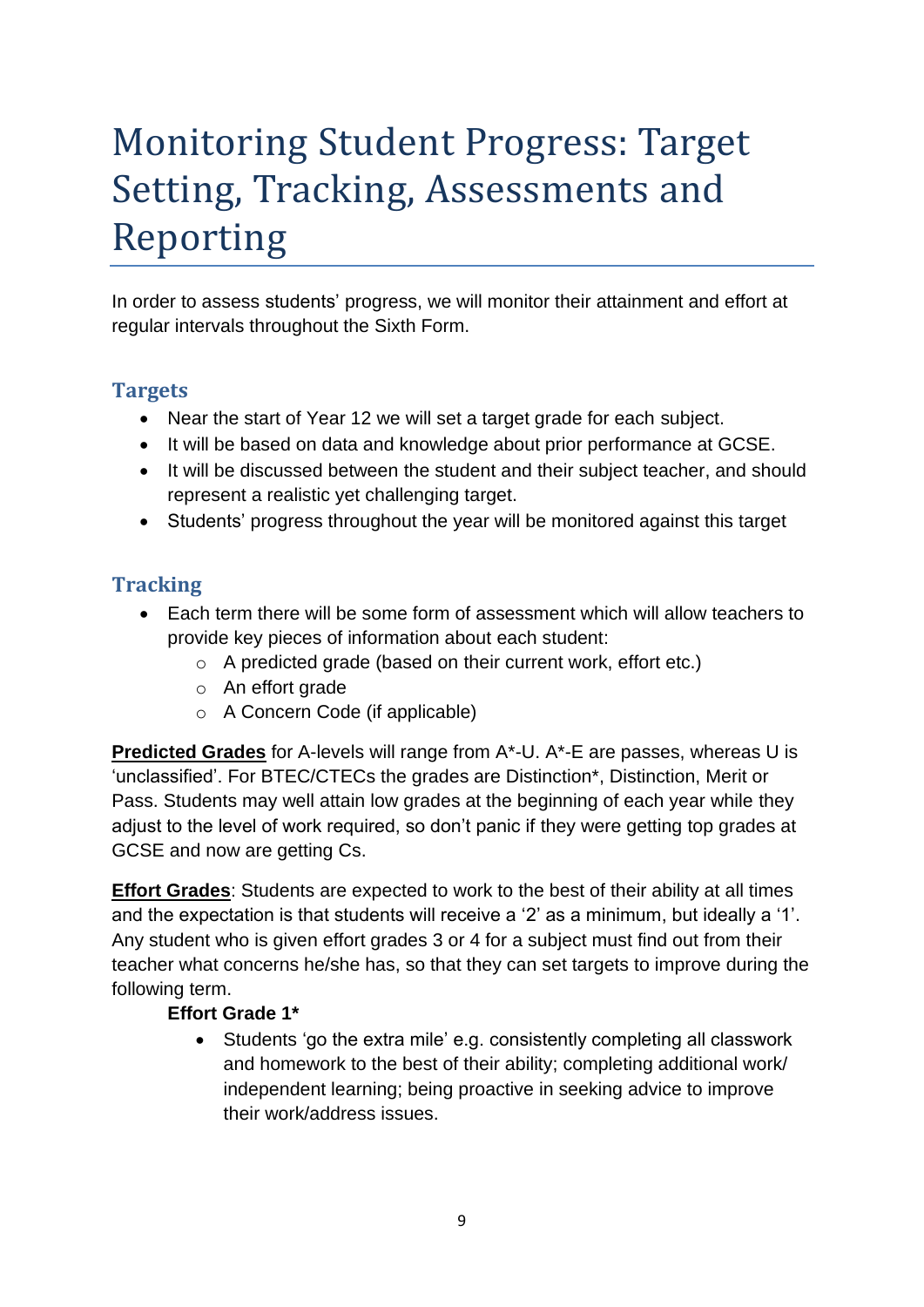### **Effort Grade 1**

• Students complete work to an appropriate standard for their ability, hand in all homework on time, and attend all lessons on time. They also complete additional work as an independent learner (e.g. 'reading around' the subject).

### **Effort Grade 2**

• Students regularly complete classwork and homework to an appropriate standard and on time, and attend almost all lessons on time. There may be some evidence of additional learning.

### **Effort Grade 3**

• Students' work may be inconsistent or unsatisfactory in terms of quality for a given subject. They may also miss occasional deadlines for classwork and homework, or attendance and punctuality may be less than satisfactory.

### **Effort Code 4**

• Students' classwork and homework are invariably not of the appropriate standard. They may have regularly missed deadlines, and/or punctuality and attendance are unacceptable (many lessons missed). There will be no evidence of additional learning.

**Concern Codes** If a teacher has any concerns about a student they will also provide additional information as detailed below:

- **A- Attendance Concerns**  missing lessons leads to gaps in learning
- **C- Coursework Concerns**  falling behind leading to underperformance

**I- Independent Study Concerns** – not enough work outside lessons leading to underperformance

**P- Participation and Engagement Concerns** – lack of contribution reduces understanding and success

**H- Homework Concerns** - concerns about the quality and/or completion of homework.

**O- Organisation Concerns** e.g. lack of equipment, organisation of class notes, punctuality to lesson and meeting deadlines.

#### **Notes:**

- The target grade is the grade a student should be aiming to achieve in the final examination
- The predicted grade is the most likely grade a student will achieve based on the grade they are currently working at.

Tracking grades and the results of Formal Assessments will be sent home to parents by post.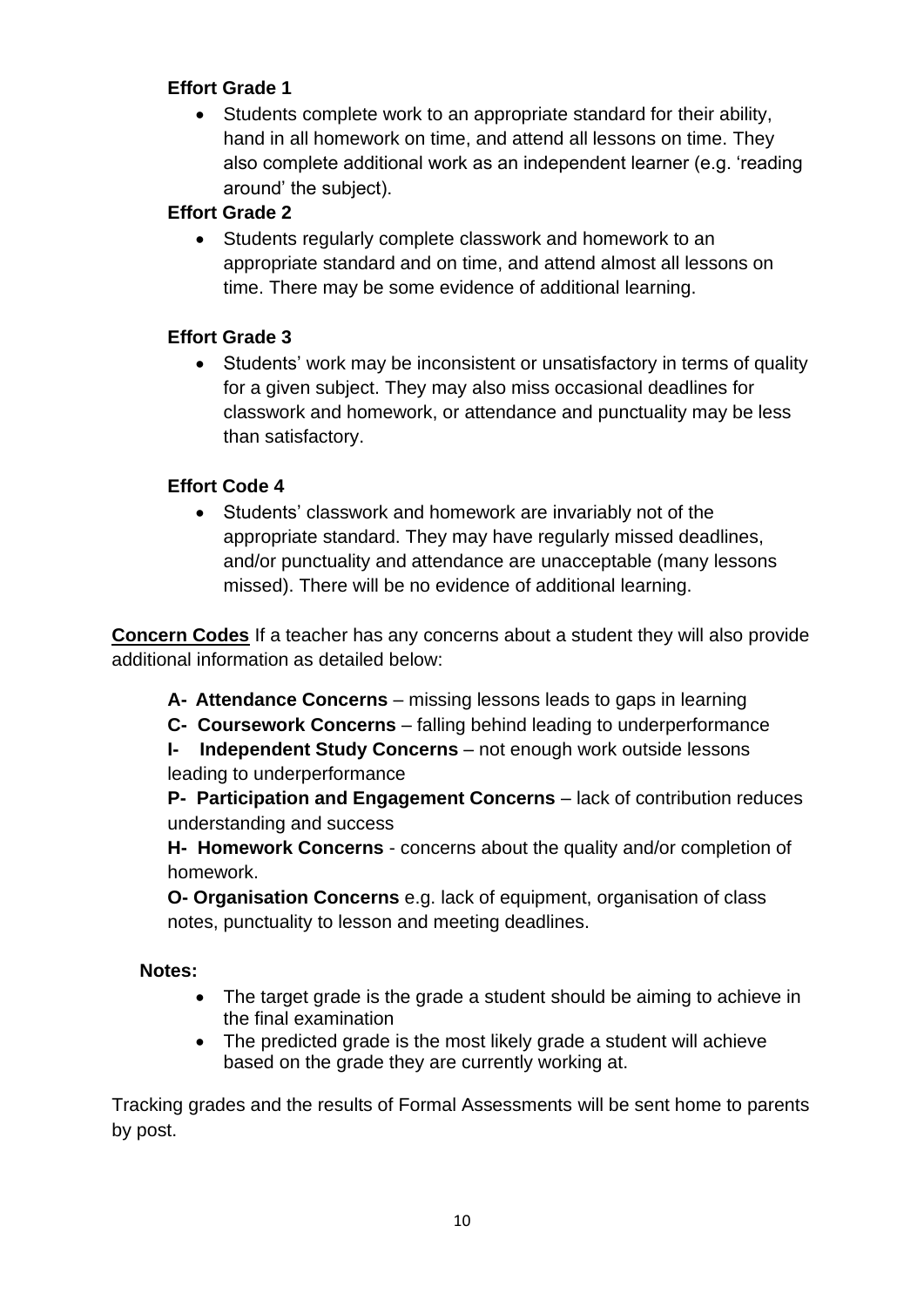Form tutors will discuss tracking grades on a one-to-one basis in Tutorial. This will be as part of a regular Academic Review Process. Students will use pages in the Sixth Form Planner in which to record their own progress and reflections, as well as set themselves targets for improvement.

If a student is underperforming in more than two subjects, they will be asked to see the Head of Sixth Form so that appropriate intervention can be taken. This may be additional support from subject teachers or learning mentors, additional supervised study sessions or a review of the subjects being taken. We will involve parents at this stage.

### **Formal Assessments**

Year 12 students will sit formal assessments in November, April and June of Year 12. The fortnight beginning 8<sup>th</sup> November class teachers will arrange a formal assessment during class time which will inform the Term 2 Tracking grade. In the weeks beginning 25th April and 27th June there will be Year 12 examinations which will take place in the examination hall at the school where they study that subject. Students must pass these examinations in order to automatically progress into Year 13.

## **Parents' Evenings**

A Parents' Evening will be held in Term 3 (5th January 2022) for parents and subject teachers. There will also be a full parents' evening in and Term 2 of Year 13. This will be a chance for you and your son/daughter to speak to the individual subject teachers to discuss specific strengths and areas for improvement in each subject.

## **Reports**

Parents will receive a written report from each subject teacher in Term 6 in Year 12 and Term 4 in Year 13.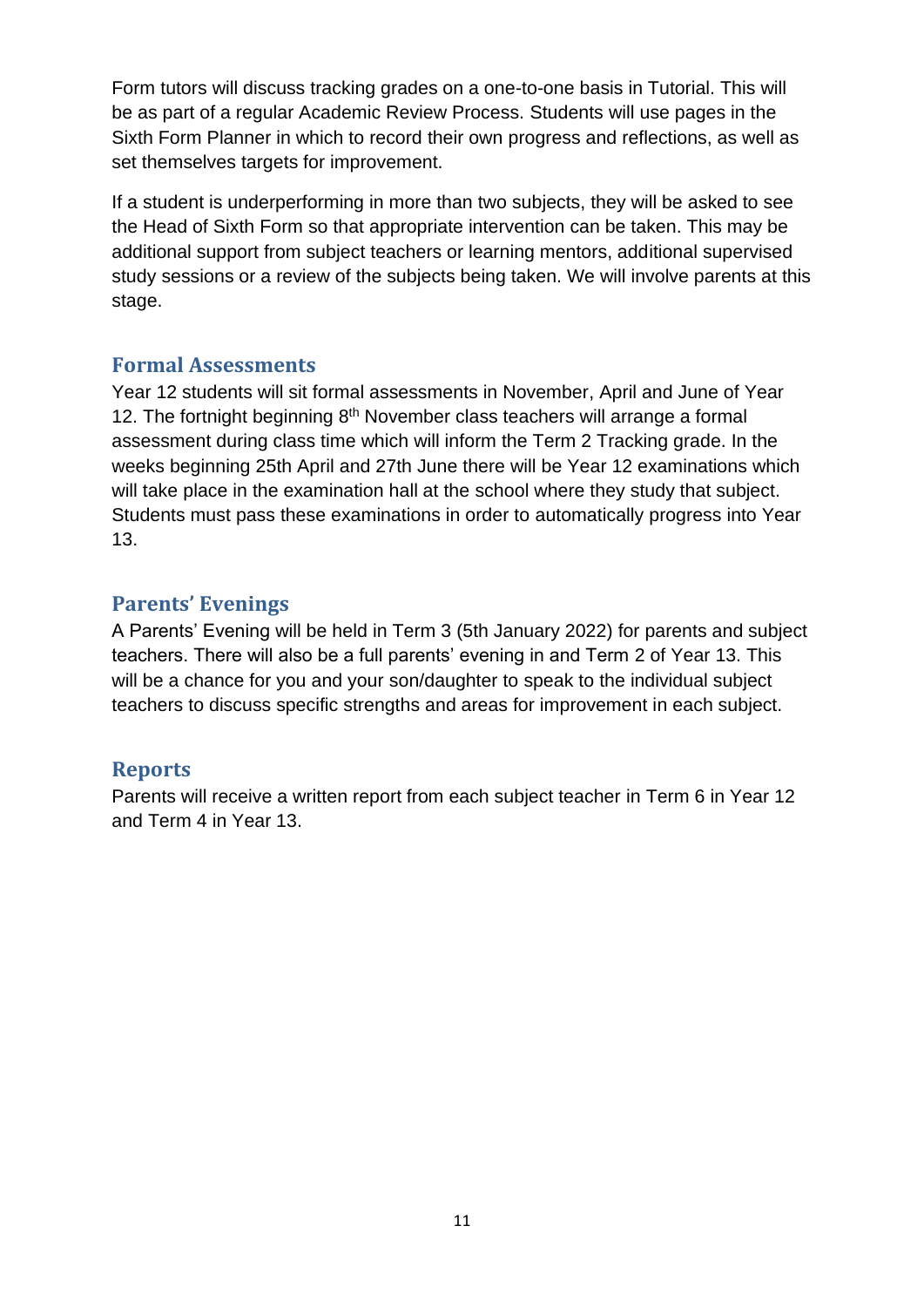## **Rewards Policy**

We believe a system of rewards is just as important in the Sixth Form as it was lower down the school. We will celebrate success and seek to reward achievement in various ways:

- Acknowledge academic excellence in lessons, homework, coursework, assessment and external examinations through teacher praise, achievement awards, prize giving and letters to parents.
- Nomination of subject prefects for high achievement and utilize these pupil strengths in mentoring, assisting staff in lessons, running revision classes for younger age groups, introducing lunchtime clubs.
- Recognise good leadership potential through the appointment of a Head Girl/Boy, Deputy Head Girls/Boys, Senior Prefects, Form Prefects, Well-being Prefects and House Captains.
- Earning the right to Home Study in Year 13 by demonstrating effective independent work skills.

We encourage students to shape Sixth Form Policy through representation on the School Council.

## **Sanctions Policy**

Schools need rules (see Appendix 2) in order to function efficiently and help us to achieve our aim of providing a high quality education for all students. It is expected that Sixth Formers will act as role models for students lower down the school and uphold high standards of behaviour and a good work ethic at all times.

Students will receive a sanction on Bromcom (our electronic data system) for things such as late homework, incorrect dress and poor behaviour. Any student receiving 5 or more sanctions in a term may be placed on a Disciplinary Stage and may lose their free study time the following term and will be supervised.

Students studying at other schools can expect concerns about their progress, attendance, behaviour or attainment to be fed back to the Heads of Sixth Form and will be dealt with both by tutors and the Head of Sixth Form at KSHS.

All students will sign a Student Agreement which sets out the expectations for study and behaviour for Sixth Formers across the SJSF (see Appendix 3). Where that Agreement is broken, we have a Sixth Form Disciplinary Procedure.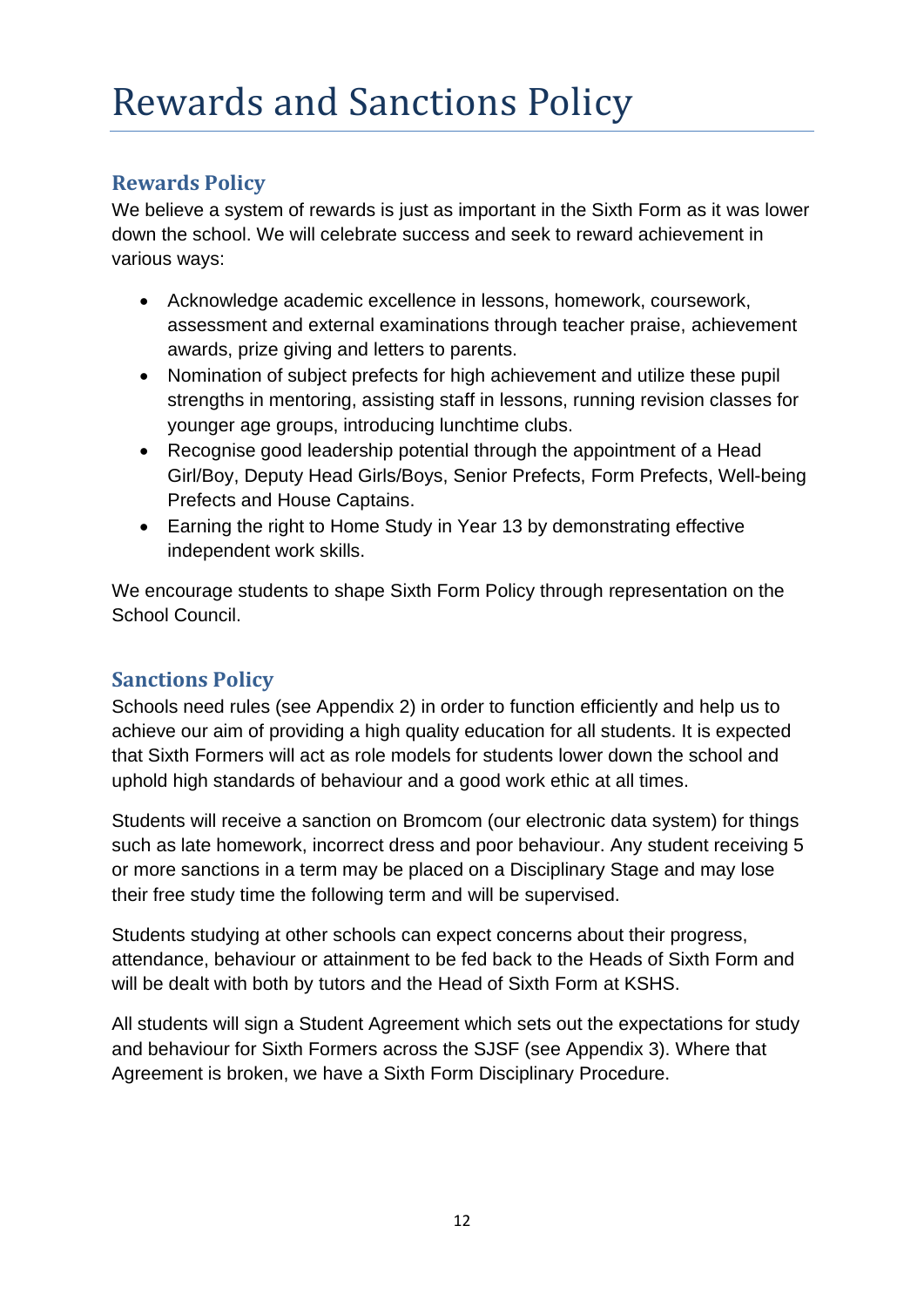#### **Sixth Form Disciplinary Procedure**

The Sixth Form Discipline Procedure is based on the system used in the workplace. It is a four part system. Students should be aware that the vast majority of our Sixth Form students complete the two years without being placed on the Discipline Code. However, students should also realise that failure to meet the expectations that we have for Sixth Form students regarding attendance, work ethic, behaviour, dress code and effort will result in the Discipline Procedure being used.

**Stage 1.** An official verbal warning will be given by Miss Chant, Head of Year. A letter will be sent home to explain that a verbal warning has been issued.

**Stage 2.** A written warning will be given by Miss Chant, Head of Year. A copy of the written warning will be sent home.

**Stage 3.** A written warning will be given by Mrs Smith, Head of School. A copy of the warning will be sent home.

**Stage 4.** Headteacher's review. A review of the student's place within the Sixth Form will be conducted. Parents/carers and student will attend a review meeting.

### **Plagiarism**

Plagiarism is a form of cheating which is taken very seriously and ignorance cannot be used as an excuse. If plagiarised work is submitted to the examination board there are very serious consequences, both for the individual student and examination centre – Kesteven and Sleaford High School, Carre's Grammar School or St George's Academy. If a teacher finds that a student's work has been plagiarised, the school will impose very serious sanctions upon the student.

The **examination board regulations** state that:

- The work a student submits for assessment must be their own
- They must not copy from someone else or allow another candidate to copy from them
- Students must make sure that they give detailed references for everything in their work that is not in their own words, placing quotation marks around the passage.

**If a student's work is submitted** and it is discovered that they have broken the regulations one of the following penalties will be applied (decision will be made by the examination board):

- The piece of work will be awarded zero marks
- They will be disqualified from that unit for that examination series
- They will be disqualified from the whole subject for that examination series
- They will be disqualified from all subjects and barred from entering again for a period of time.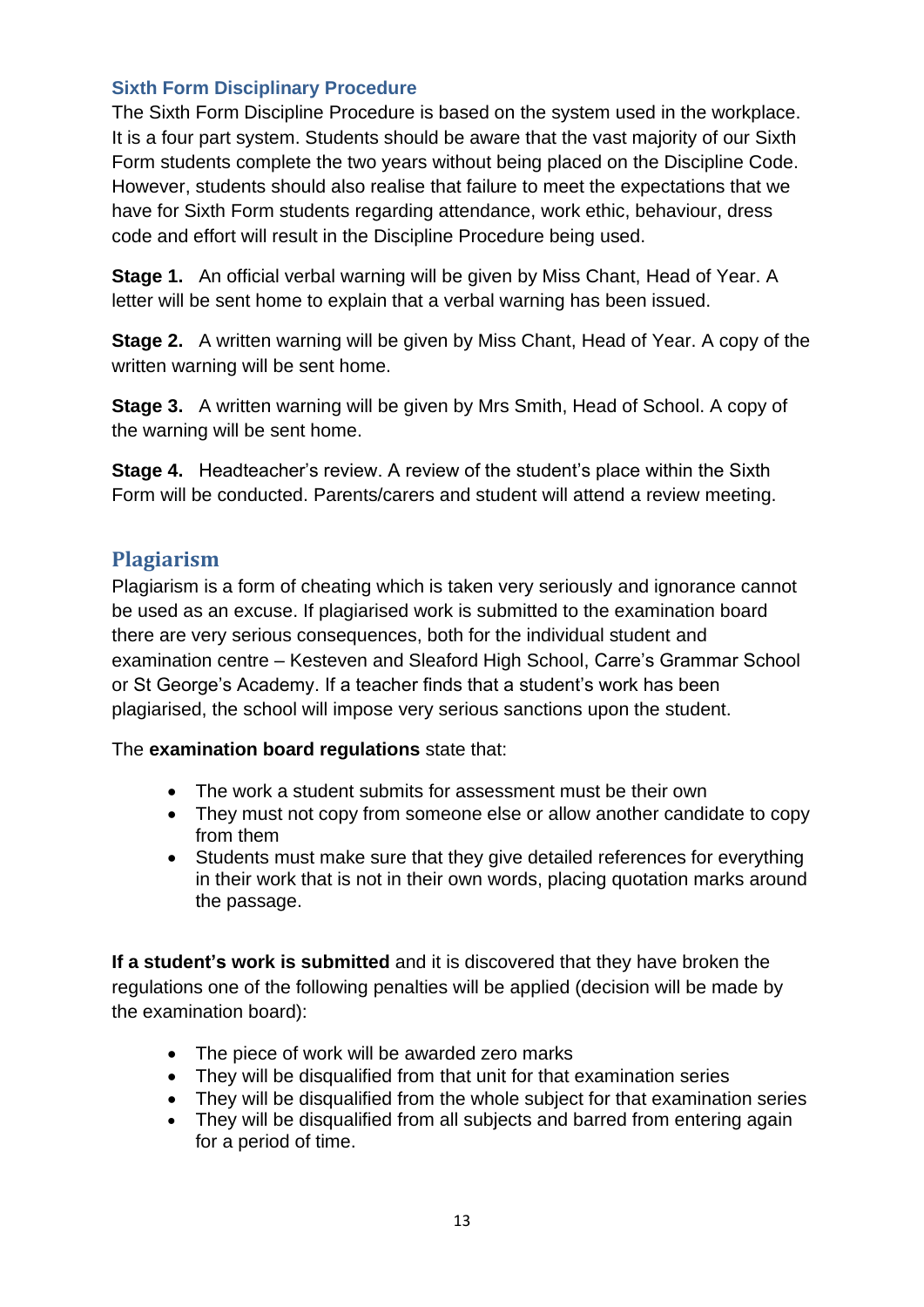# Overview of the process for applying to University

The majority of our students go to university each year, so we do spend a lot of time preparing students for the application process.

## **From September of Year 12 – Research careers**

- During the year, students will have the opportunity to research different careers and their requirements, as well as have a talk about the pros and cons of going to university
- Having an idea of future career or higher education courses will allow them to try and get any relevant work experience e.g. teaching requires recent classroom experience, and some universities specify a minimum time period e.g. 10 days in the previous 12 months for Sheffield Hallam.

## **June/July of Year 12– Research courses**

- There are about 100,000 to choose from, so this can be a difficult decision!
- Students should think about what they enjoy, what they're good at and what careers they might be interested in
- They must check if they need particular qualifications, admissions tests or work experience

## **June/July of Year 12 – Research universities**

There are over 150 universities and other Higher Education institutions; students can choose up to 5 (which may include different courses at the same institution). Things to consider:

- Course details as they vary hugely from place to place
- Location, reputation, size, campus/city, facilities and costs will also be important
- What kinds of grades/points they will require

It is advisable to visit the universities that they wish to apply to in order to get a feel for the place; it is time-consuming and expensive, so we recommend students to visit only the 5 they are considering seriously. Most Open Days are in June and July, but please consider how much school time is lost through these visits and try to visit some at weekends. We may organise an Open Day trip to Nottingham University.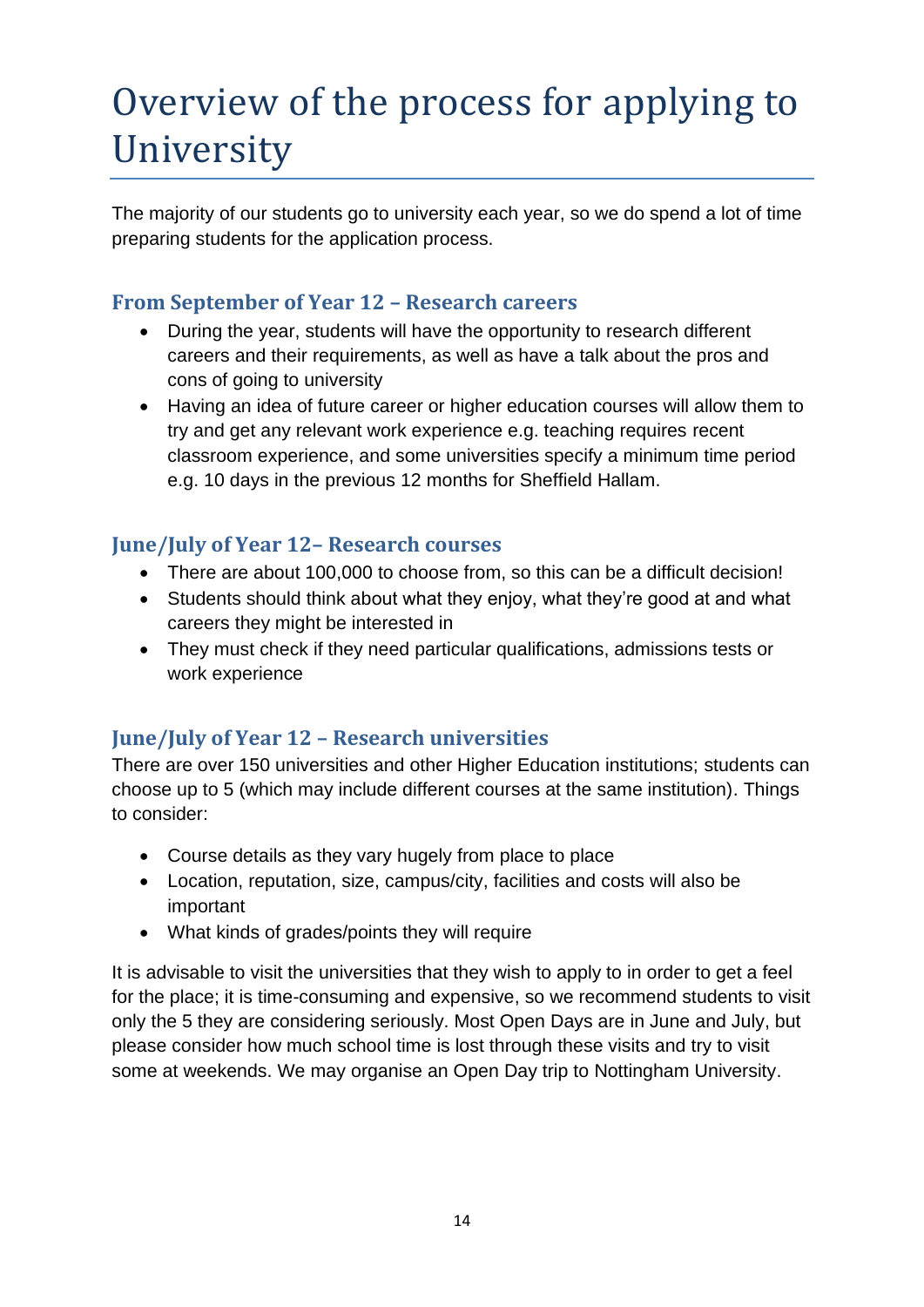## **July-December of Year 12/13– Complete an application**

- Students apply online through UCAS the University and College Admissions Service - completing personal details, examination results, their course and university choices and their personal statement.
- When they are ready to apply (the earlier, the better!), they pay by debit/credit card, and then school will add their reference and send off the application.
- The deadline is  $15<sup>th</sup>$  January; however we advise students to aim for the end of November. For Oxbridge, Medicine, Dentistry and Veterinary Science, they must apply by 15<sup>th</sup> October. Art, Drama, Dance and Music courses may also have different deadlines.

## **October-April of Year 13- Interviews and receiving offers**

- For some courses students will have to attend an interview, and may need to provide samples of work or a portfolio.
- They will (hopefully) receive a range of offers from their 5 choices.
- In about April time they will need to choose a 1<sup>st</sup> and  $2^{nd}$  choice university usually these are 'conditional offers' i.e. students will get a place if they get certain A-level/BTEC/Diploma grades. It is best to have a lower grade offer at their 2<sup>nd</sup> choice (insurance offer).
- Applications for student finance need to be completed online by the end of May.

## **August of Year 13– A-level Results Day**

- Please check when A-level results day is and avoid booking holidays at this time! It is always a Thursday, usually around the  $15<sup>th</sup>$  August. Hopefully students will get the grades for either their 1<sup>st</sup> or 2<sup>nd</sup> choice.
- If their results are not as they hoped for, they can go through 'Clearing' and look at where different vacancies are, or take a Gap Year to re-apply and/or re-sit exams.

**Please note, we will organise various talks, activities and trips throughout Year 12, and a Higher Education Information Evening for Parents in June of Year 12.**

**We also arrange talks and give information about routes into Apprenticeships, as well as taking students to the SJSF Careers Fair.**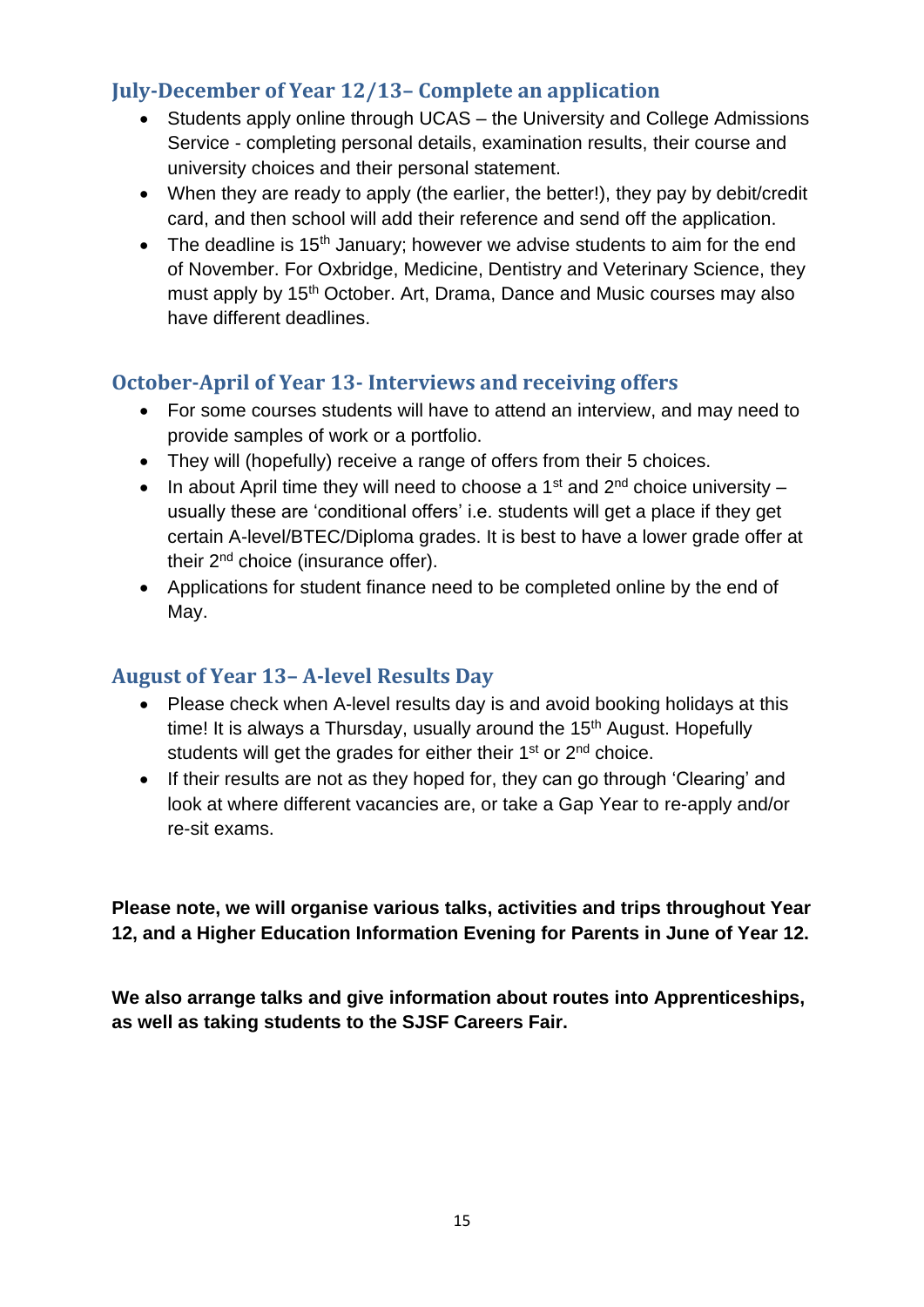# The Parent Teacher Association

The PTA was formed in 1948, made up from parents and teachers dedicated to the development of the school and its pupils. The principle role of the Association is to help raise funds; all monies raised from the various social events are used solely to support the school. The school planners issued to each student, digital video equipment and other items which a department's normal budget will not stretch to, have all been provided by the PTA. The Association also provides refreshments at all the school's musical and dramatic productions.

If you would like to support the school, please come along to some of the social events organised by the PTA each year. There is also the chance to participate in the '200 Club', or to make a covenanted donation which is exempt from Income Tax. Please contact the school for further information.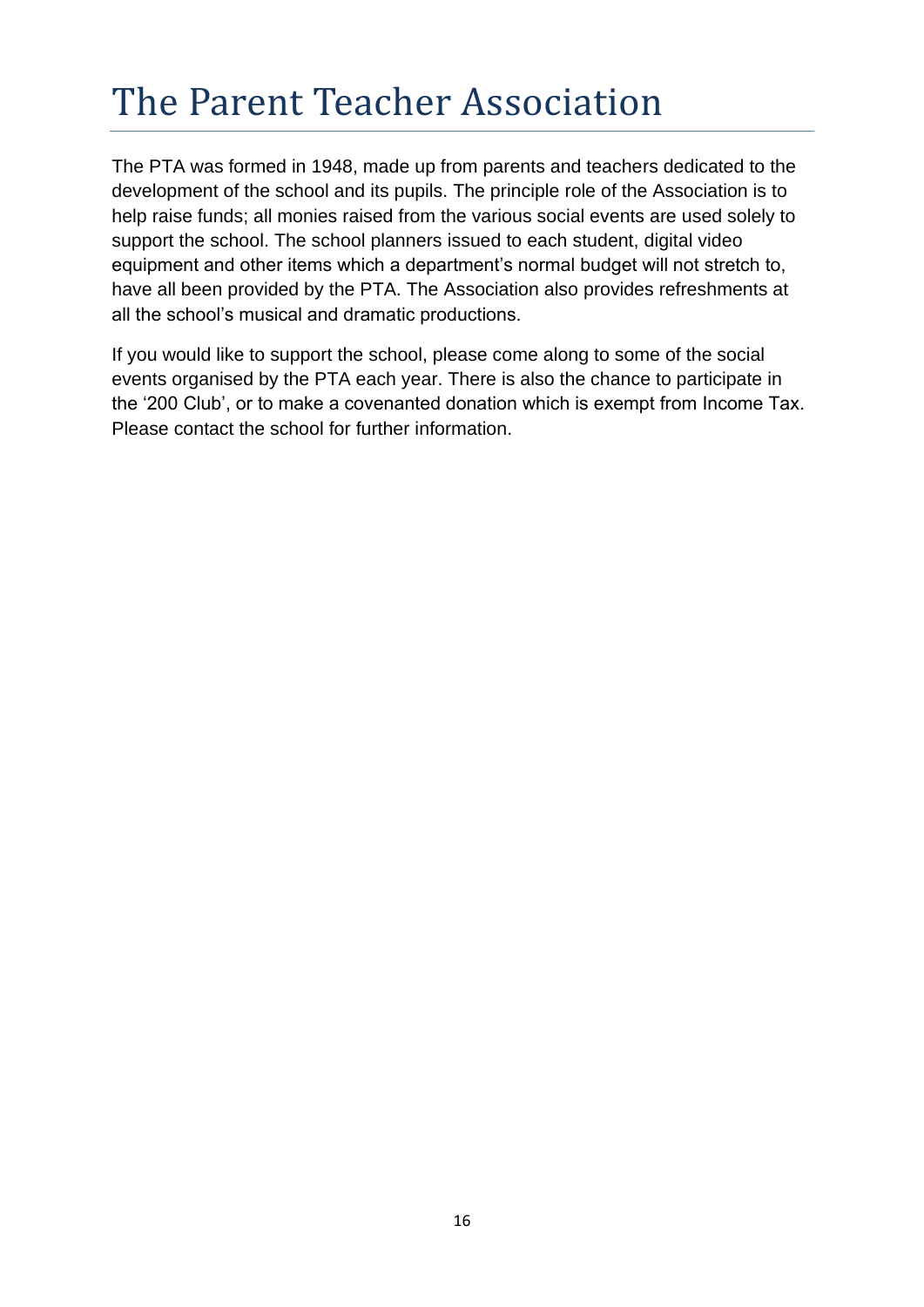## 1. SJSF Dress Code

The dress code for all Sixth Form students is based on smart business wear. Sixth Form students are very important role models for our younger students and it is an expectation that all students are smartly dressed. If a student's appearance is not acceptable, he/she will be required to go home to change.

#### For girls:

- A tailored jacket with a choice of trousers, skirt or dress. The fabric should not include tight/stretchy material, denim, corduroy or leather. Skirt/dress length should be just above the knee or longer.
- A smart shirt or top of any colour. No strappy tops or those that show midriff or cleavage.
- Appropriate smart shoes. (Shoes with excessively high heels, trainers, canvas shoes, flip flops, beach sandals, Doc Marten boots or Ugg-style boots are not appropriate and should not be worn).
- In colder weather a smart cardigan or jumper worn under the jacket is optional.
- No hoodies, either under or over suit jackets.
- Subtle make-up and a small amount of jewellery will be permitted. No facial piercings or tattoos should be visible.
- Hair should show no extremes of style/fashion; if dyed, it should reflect a natural colour.
- Students should wear a SJSF Lanyard at all times.

#### For boys:

- A suit i.e. a tailored jacket with trousers. The fabric and colour of both items should be the same, and not include leather, denim, corduroy or tight / stretchy material.
- A smart shirt and tie of any colour.
- Smart shoes (no trainers, sandals, canvas shoes, flip flops, Doc Marten boots).
- In colder weather a smart cardigan, jumper or waistcoat worn under the jacket is optional.
- No hoodies, either over or under jackets
- Jewellery should be discreet and hair should show no extremes of styles/fashions; if dyed, it should reflect a natural colour. No facial piercings or tattoos should be visible.
- Students should wear a SJSF Lanyard at all times.

The Headteacher reserves the right to make a decision about the suitability of a student's dress. Students may be internally isolated or sent home if their dress is considered unsuitable.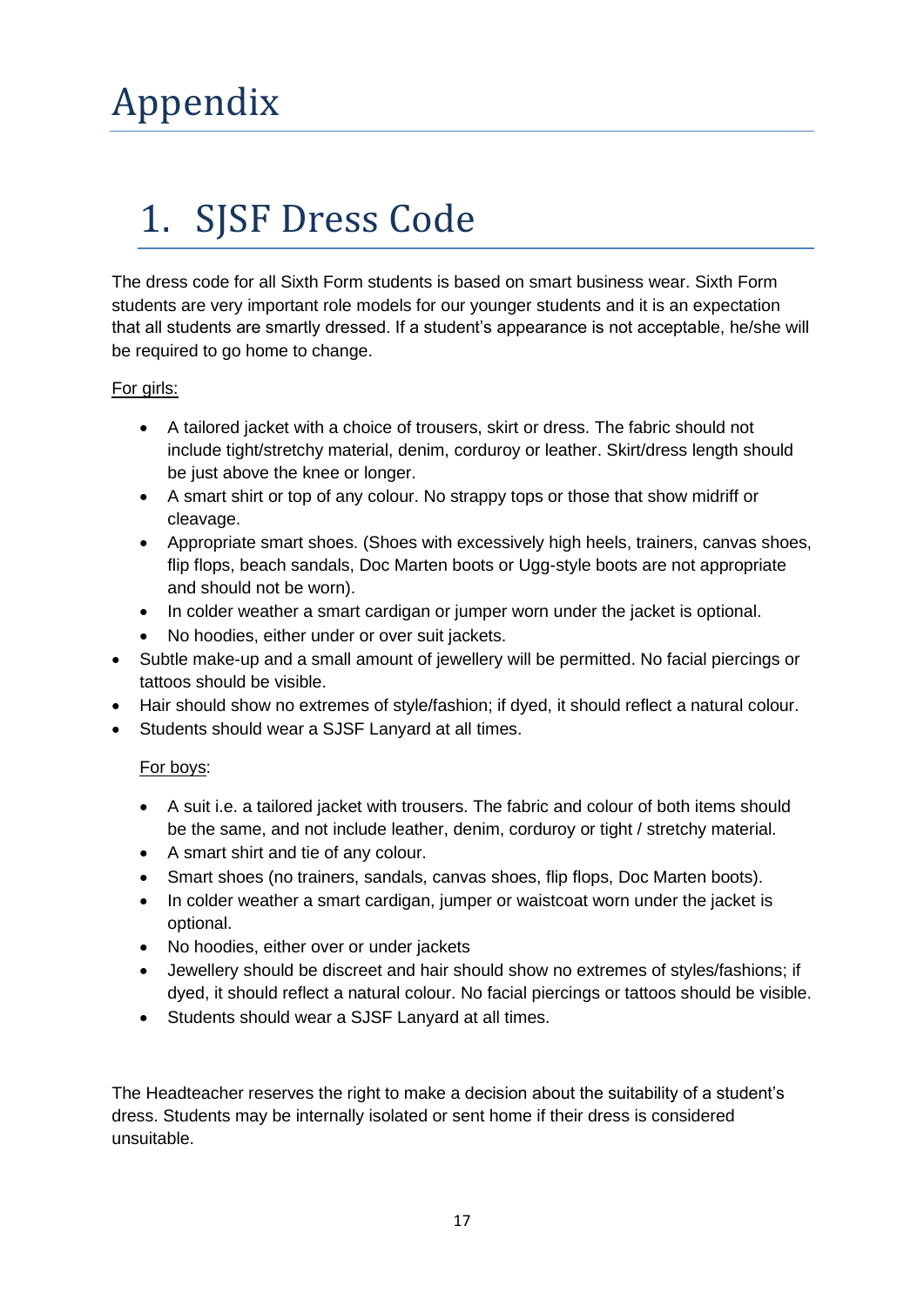#### **1 Pupil Behaviour**

- All members of school should treat others (including visitors) with consideration and respect.
- Language should be polite and appropriate at all times.
- Behaviour should be mature and appropriate at all times.
- We are a 'Healthy School' so there should be no smoking on site or immediately outside.
- No alcohol or drugs should be used, supplied or possessed at any point during the school day.
- No aerosols are allowed on the school site.
- Mobile phones should not be used during lessons or in public areas of the school, please use sensitively.

#### **2. Attendance and Absences**

- Students should aim for 100% attendance; below 90% will be a concern.
- If you know in advance you will be absent you should collect an Absence Form from Reception. It must be signed by all your subject teachers, tutor a parent and your Head of Year and then returned to Mrs Harbin on Reception. You should ensure you catch up with any missed work.
- If you have an unplanned absence, please telephone school and leave a message to explain why. For a long absence through illness, we expect letters from parents and a doctor's certificate.
- Absences should only be for interviews, University open days (a maximum of 3 in school time is recommended), medical appointments or exceptional family reasons. Family holidays will not be authorised.
- Dental and medical appointments should be in students own time where possible.
- Driving tests (theory and practical) are permitted absences, but not driving lessons.
- If you are late and miss either registration or tutorial you must sign in electronically. You must also sign in and out leaving the school site during the school day for lessons at other schools, break or lunch.
- If you feel ill during the school day, you MUST inform Reception and should not go home without informing the school.

#### **3. Respect for School Environment**

- No chewing gum is allowed on site.
- No food or drink may be consumed in classrooms, except water, unless the teacher has given permission.
- Hot food and drinks prepared in the House should be consumed in the designated eating area.
- The Common Room is used by large numbers of students and therefore must be kept clean and tidy. Please put all rubbish in bins and ensure cups/cutlery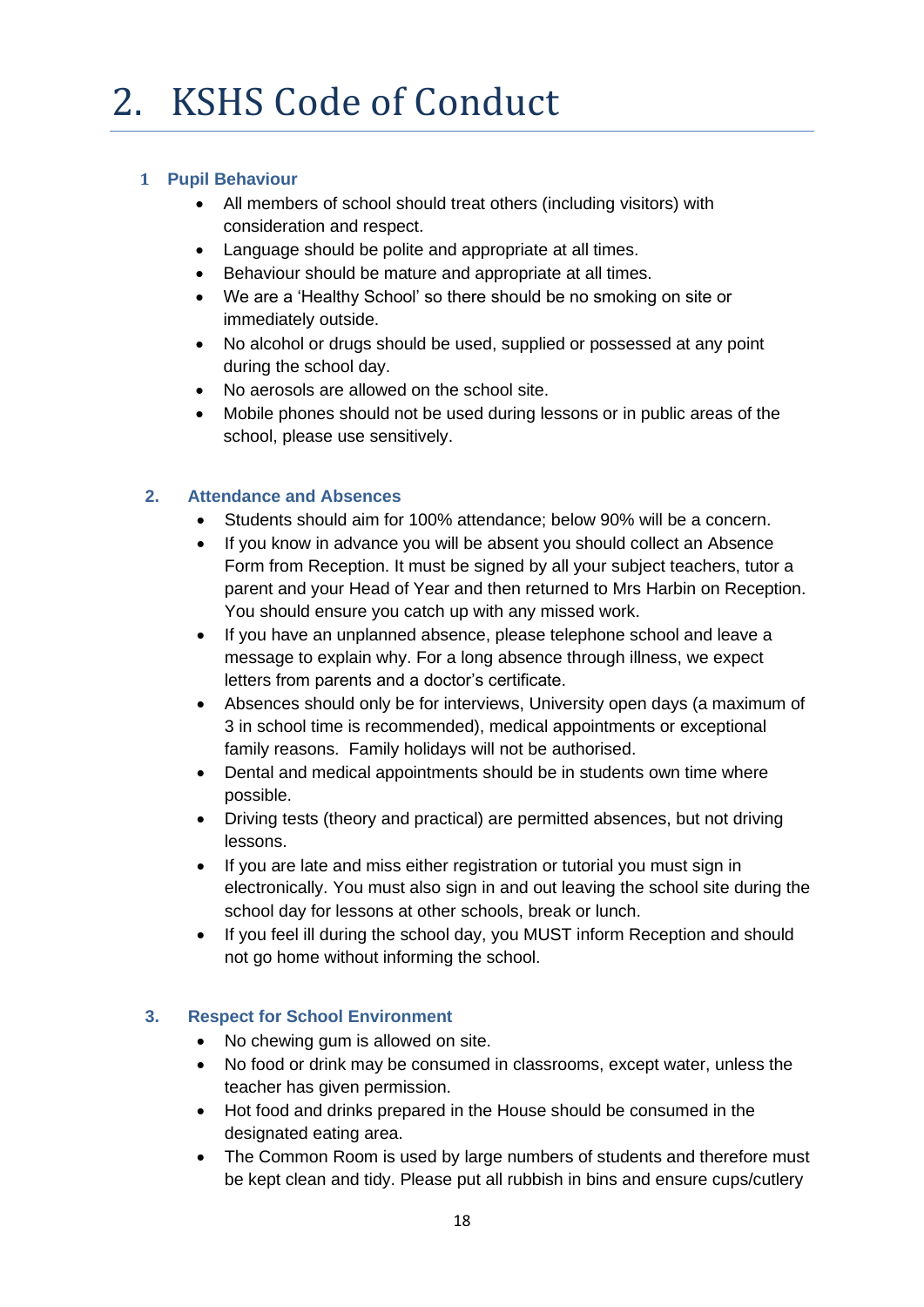and washed up. The Senior Team / Prefects will organize a cleaning rota at the beginning of each term. Music will be allowed at break and lunch times, but must be kept at a quiet sound level. If the cleaners find the room in an unacceptable state the room will be locked.

- No visitors from outside SJSF are allowed in the Common Room.
- No student parking is permitted on the school site as there is very limited space for staff and visitors. Parking in Riverside Close is also unavailable for parking.
- Sixth Formers, like the staff, are expected to take a lead in picking up any litter around the school and promoting a clean environment.

#### **4. Private Study**

- The library should be a quiet study area, any student not respecting the library rules may be asked to leave (please see below).
- Study rooms elsewhere in the school, should be quiet.
- Year 12 will be registered for supervised private study for 4 hours a week. Year 13 who do not make good progress may be allocated a number of supervised study sessions to help them get back on track.
- For students in Year 13 who make good progress, work hard and have good attendance, some Home Study will be granted. This may be reviewed if any concerns about pupil progress emerge later.

#### **Library Guidelines.**

- The library is a popular whole school resource. SJSF students accessing the facility must be mindful of their conduct and language at all times; setting positive examples of behaviour to younger students.
- The Library is open from 8.30-4.30 daily.
- Periods 1&2 are designated as silent study sessions for SJSF students. These sessions are for meaningful independent study only, and students will be invited to leave the library if they are not using the facility for this express purpose.
- For the remainder of the academic day the library will be available for use by the whole school, including Year 7 library lessons. SJSF students must continue to study quietly during these sessions. Access to the computers may be restricted, so please check with library staff who will be happy to advise.
- Mobile phone use is for work purposes only. Music is permitted with the use of headphones only. During break and lunch times mobile phone use is strictly prohibited for all students from yrs.7-13.
- Drinks with a secure lid only please, and no food allowed at any time.
- Staff are on hand to help students access and source appropriate learning resources.
- All books and resources that are borrowed from the library must be returned within the agreed timeframes laid out at the time of loan. Replacement charges will be requested for resources that are not returned.
- •